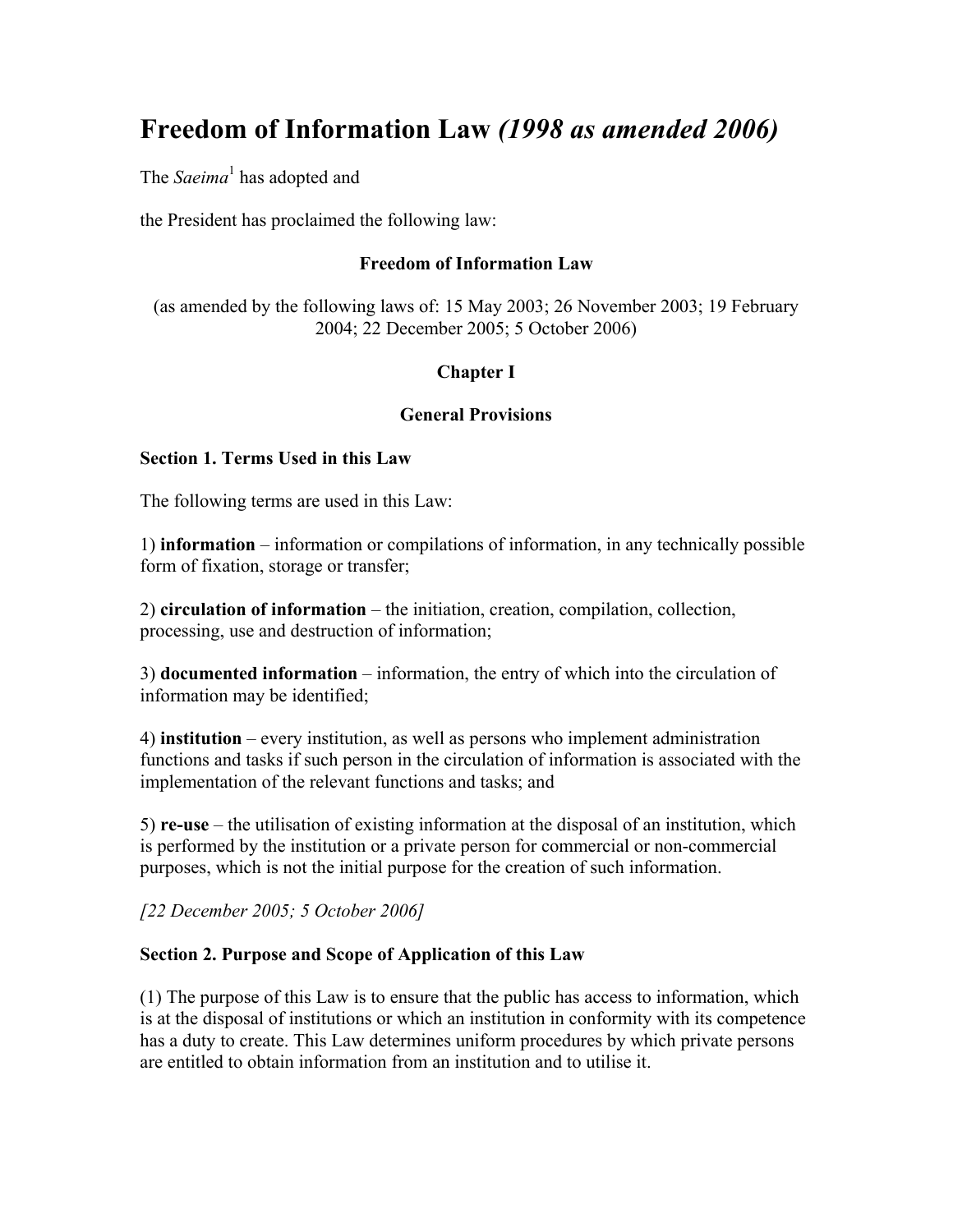(2) This Law applies to documented information, which is within the circulation of information of institutions.

(3) Information shall be accessible to the public in all cases, when this Law does not specify otherwise.

(4) This Law does not apply to the exchange of information between institutions.

*[22 December 2005]*

# **Chapter II**

## **Classification of Information**

## **Section 3. Classes of Information**

Information to which this Law applies shall be classified as:

1) generally accessible information; or

2) restricted access information.

## **Section 4. Generally Accessible Information**

Generally accessible information is any information, which is not categorised as restricted access information.

## **Section 5. Restricted Access Information**

(1) Restricted access information is such information as is intended for a restricted group of persons in relation to the performance of their work or official duties and the disclosure or loss of which, due to the nature and content of such information, hinders or may hinder the activities of the institution, or causes or may cause harm to the lawful interests of persons.

(2) As restricted access information shall be deemed information:

1) which has been granted such status by law;

2) which is intended and specified for internal use by an institution;

3) which is a commercial secret, except in the case where a purchase contract has been entered into in accordance with the Public Procurement Law or other type of contract regarding actions with State or local government financial resources and property;

4) which concerns the private life of natural persons;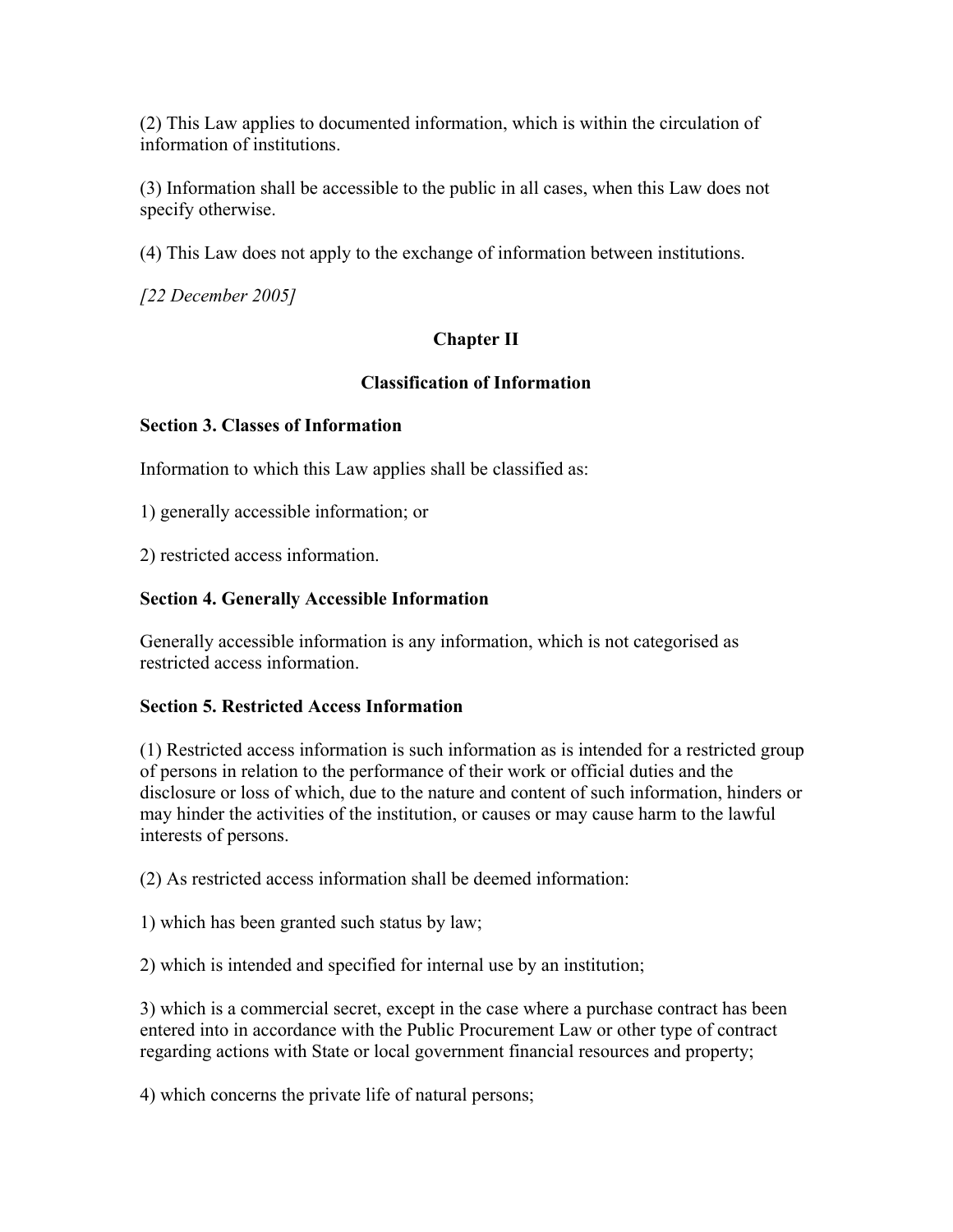5) which is related to certifications, examinations, submitted projects (except projects the financing of which is expected to be a guarantee provided by the State), invitations to tender (except invitations to tender, which are associated with procurement for State or local government needs or other type of contract regarding actions with State or local government funds and property) and other assessment processes of a similar nature;

6) which is for official use only; or

7) which are North Atlantic Treaty Organisation or European Union documents, which are designated as "NATO UNCLASSIFIED" or "LIMITE" respectively.

(3) The author of information or the manager of an institution shall determine restricted access information status, indicating the basis therefore provided by this Law or by other laws.

(4) The author of information or the manager of an institution shall determine restricted access information status for information for a time period, which is not longer than one year. The author of information or the manager of an institution may decide regarding the specification of a new time period, as well as regarding the removal of such status prior to the termination of the specified time period. If the time period has ended for any information for which restricted access information status has been specified, or if the restricted access information status has been removed prior to the time period specified by law, such information shall become generally accessible information.

(5) Paragraphs three and four of this Section shall not apply to cases where the restricted access information status has been specified by law.

(6) Information, which is accessible to the public without restrictions provided by law, or which has already been published, shall not be deemed to be restricted access information.

*[15 May 2003; 26 November 2003; 22 December 2005; 5 October 2006]*

## **Section 6. Information for the Internal Use of Institutions**

(1) Information, which is necessary to an institution for the preparation for resolution of matters, shall be deemed to be information for the internal use of an institution.

(2) Restricted access shall also apply to documents which are prepared in connection with the preparation for resolution of matters by an institution and which have been prepared by:

1) advisors or experts specially invited for the particular matter; or

2) one institution for the use by another institution.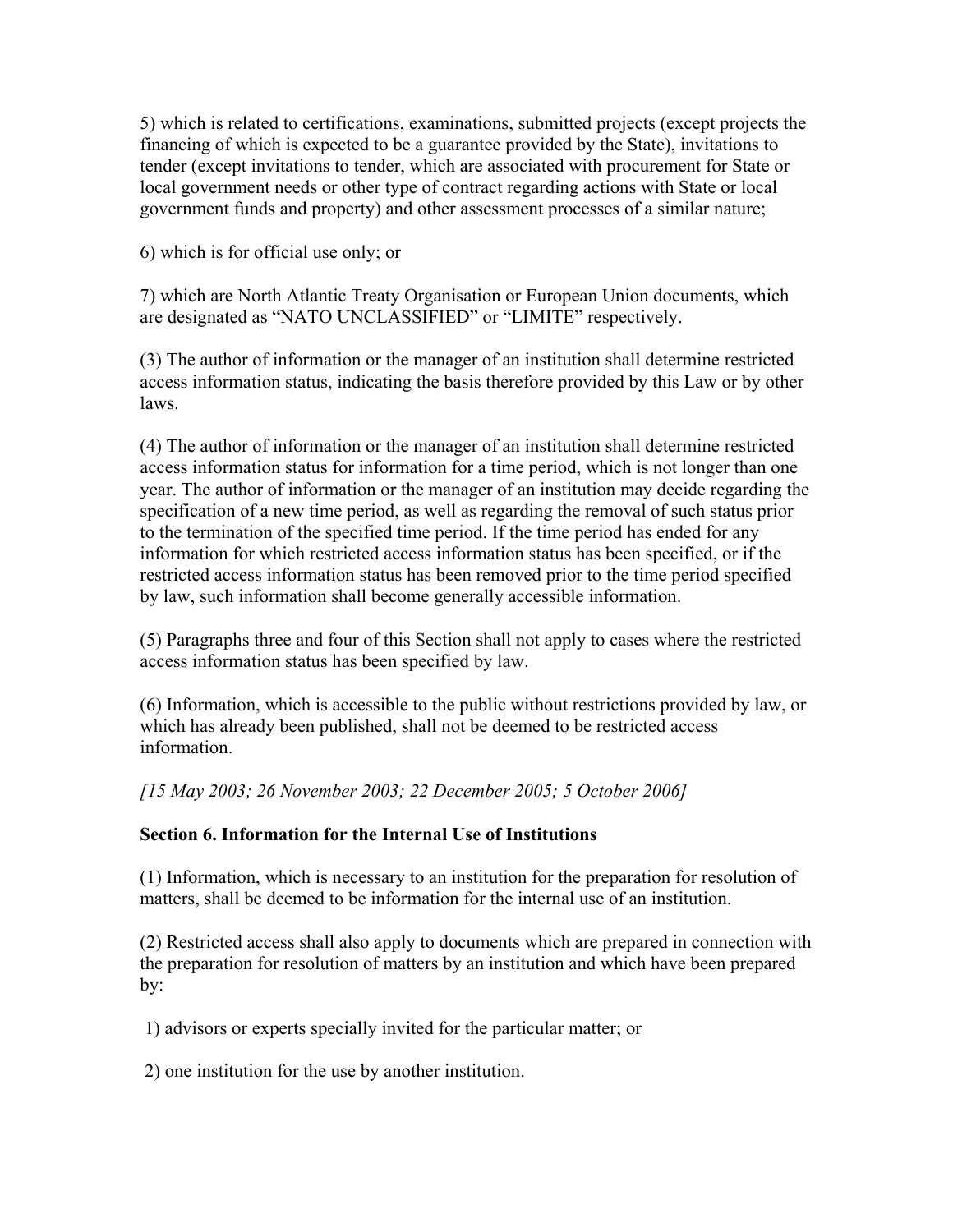(3) The status of restricted access information may be applied to information for the internal use of institutions during the process of preparation of matters only up to the time when the institution takes a decision regarding the particular matter, or when a document which has not been classified as a restricted access document is sent to an addressee.

(4) Information for internal use, which has been classified as restricted access information, shall be registered by the institution concerned in accordance with the procedures set out in regulatory enactments.

# **Section 7. Information Regarding Commercial Secrets**

(1) Information created by a merchant or belonging to a merchant shall be deemed to be a commercial secret, the disclosure of which may significantly adversely affect the ability to compete of the merchant.

(2) Information, which is associated with the implementation of State administration functions or tasks, may not be deemed to be a commercial secret.

(3) A merchant in transferring information to an institution shall indicate whether the information is a commercial secret and what is the legal basis for such a status.

(4) If an institution has received an application for the provision of such information as is a commercial secret, it shall prior to the provision of such information or refusal to provide it ascertain the viewpoint of the merchant regarding the observance of the provisions of Paragraph one of this Section.

*[22 December 2005; 5 October 2006]*

# **Section 8. Information Regarding the Private Life of Natural Persons**

Information regarding the private life of natural persons shall be protected by law.

# **Section 8.<sup>1</sup> Information for Official Use Only**

(1) As information for official use only shall be deemed to be:

1) Protected information created in Latvia, which is associated with State security and does not contain official secrets; and

2) information, which Latvia has transferred to a foreign state, international organisation or the institutions thereof and which is classified as "RESTRICTED", as well as information created in Latvia associated with such information.

(2) No-one has the right to make public information created by a foreign state, international organisation or the institutions thereof for official use only without the consent of the relevant foreign state, international organisation or the institutions thereof.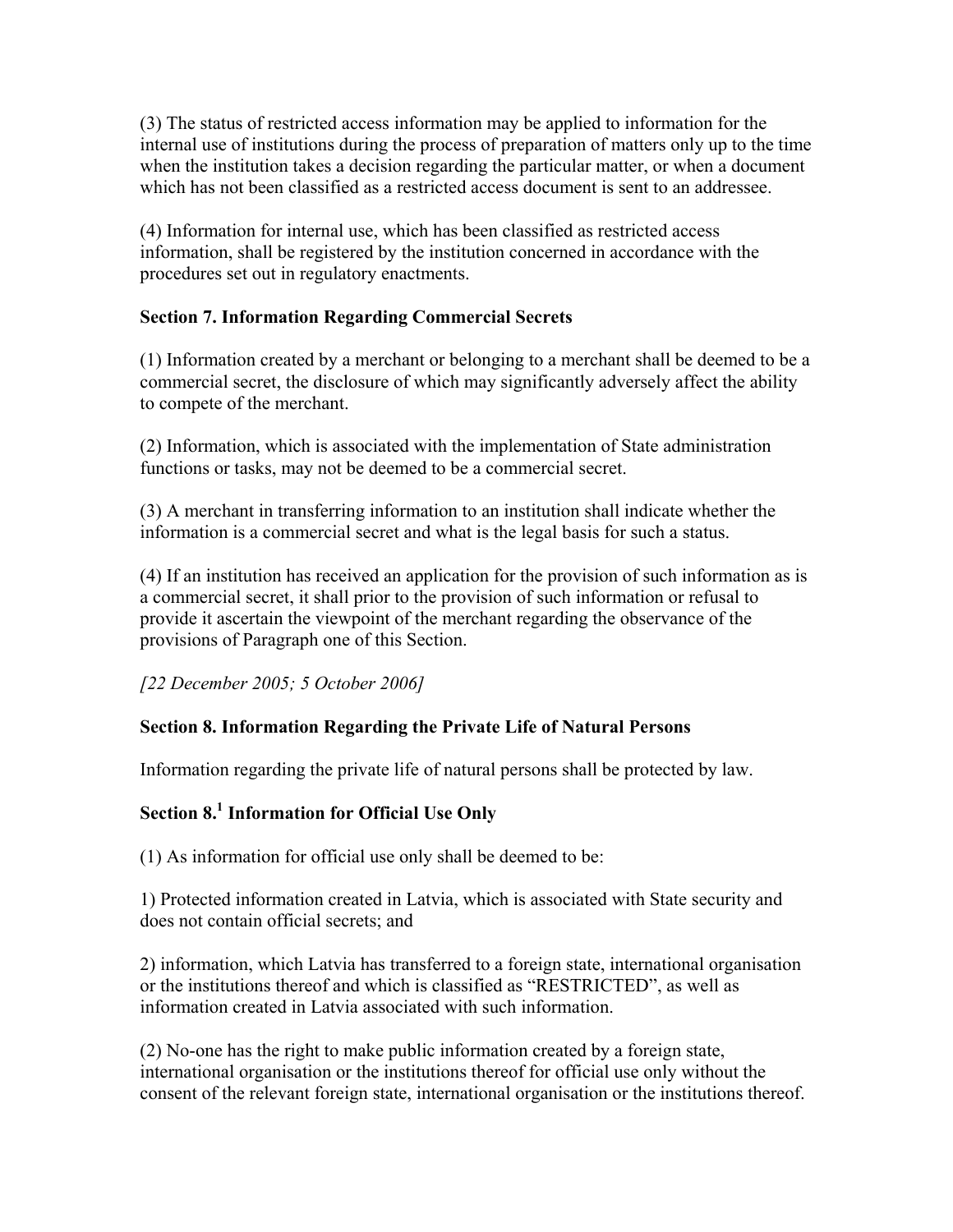(3) The status "informācija dienesta vajadzībām" [information for official use only] shall be specified for one year. The institution, which has specified such a status, may decide regarding the specification of a new time period, as well as regarding the removal of such status prior to the termination of such status. If in relation to information for which the status of "informācija dienesta vajadzībām" has been specified the time period of such status specified by law has terminated or the status has been removed prior to the time period specified by law, such information created in Latvia shall become generally accessible information.

(4) The procedures by which information for official use shall be protected shall be determined by the Cabinet.

*[26 November 2003]*

# **Section 9. Registration of Information**

(1) Each institution shall perform registration of information.

(2) An applicant for information has the right to become acquainted with generally accessible information.

(3) A person has the right to become acquainted with the list of restricted access information of the institution in which are included the types of information, themes, separate documents and the types thereof.

(4) [5 October 2006]

*[22 December 2005; 5 October 2006]*

# **Chapter III**

# **Provision of Information, Re-use and Protection of the Rights**

## **of Applicants for Information**

*[22 December 2005]*

## **Section 10. Duty to Provide Information**

(1) An institution shall provide information on its own initiative or on the basis of an application from a private person.

(2) Taking into account good administration principles, an institution on its own initiative shall ensure accessibility of certain types of generally accessible information.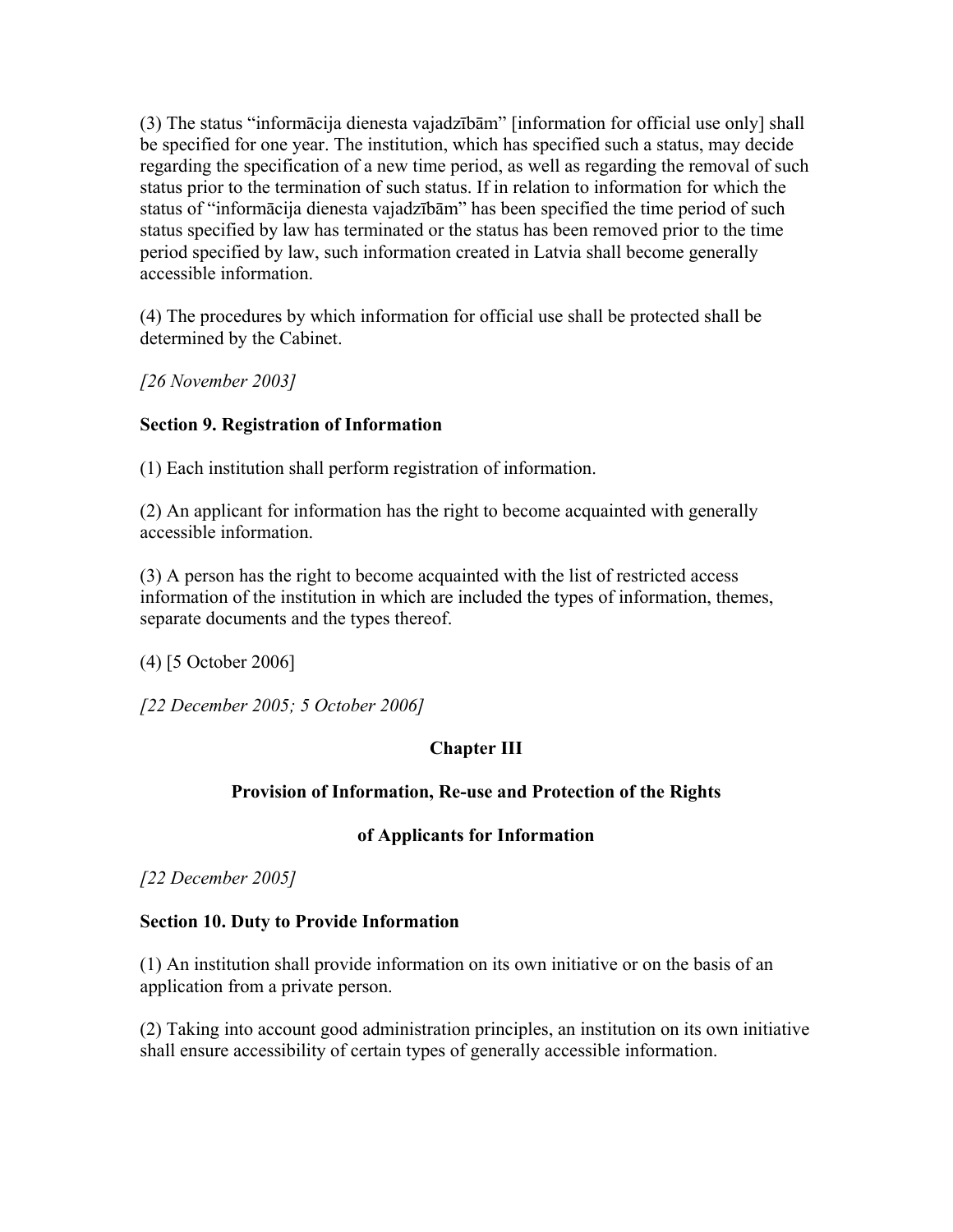(3) Generally accessible information shall be provided also on the basis of an application from a private person. Such information shall be provided to anyone who wishes to receive it, subject to the equal rights of persons to obtain information. The applicant shall not be required to specially justify his or her interest in generally accessible information, and he or she may not be denied it because such information does not apply to the applicant.

(4) If the entirety of the requested information also includes restricted access information, the institution shall provide only that part of the information, which is generally accessible. That part of the information, which includes restricted access information shall be provided taking into account the special procedures specified in this Law.

(5) An institution may agree with an applicant for information regarding permanent cooperation in transfer of the information at its disposal for re-use.

(6) The procedures by which institutions shall place information on the Internet shall be determined by the Cabinet.

*[22 December 2005; 5 October 2006]*

# **Section 11. Form for Requesting Information and Registration Procedures**

(1) Information may be requested in writing or orally.

(2) All written requests for information shall be registered. An institution may prescribe procedures for also registering oral requests and the content of the information provided.

(3) A written request for information shall indicate the name, surname or designation (firm name), the place of domicile, place of residence in Latvia or legal address of the applicant, and the applicant shall sign it. The request for information shall be formulated as precisely as possible.

(4) Restricted access information shall be requested in writing. In requesting restricted access information, a person shall provide grounds for his or her request and specify the purpose for which the information will be used. If restricted access information is provided, the recipient shall undertake the duty to use this information solely for the purposes for which it was requested.

(5) An institution may refuse to grant the request if it has not been prepared pursuant to the provisions of Paragraphs three and four of this Section, or does not provide a description according to which it is possible to identify the information.

(6) Correspondence between an institution and an applicant and information regarding this person shall be deemed to be restricted access information.

*[22 December 2005; 5 October 2006]*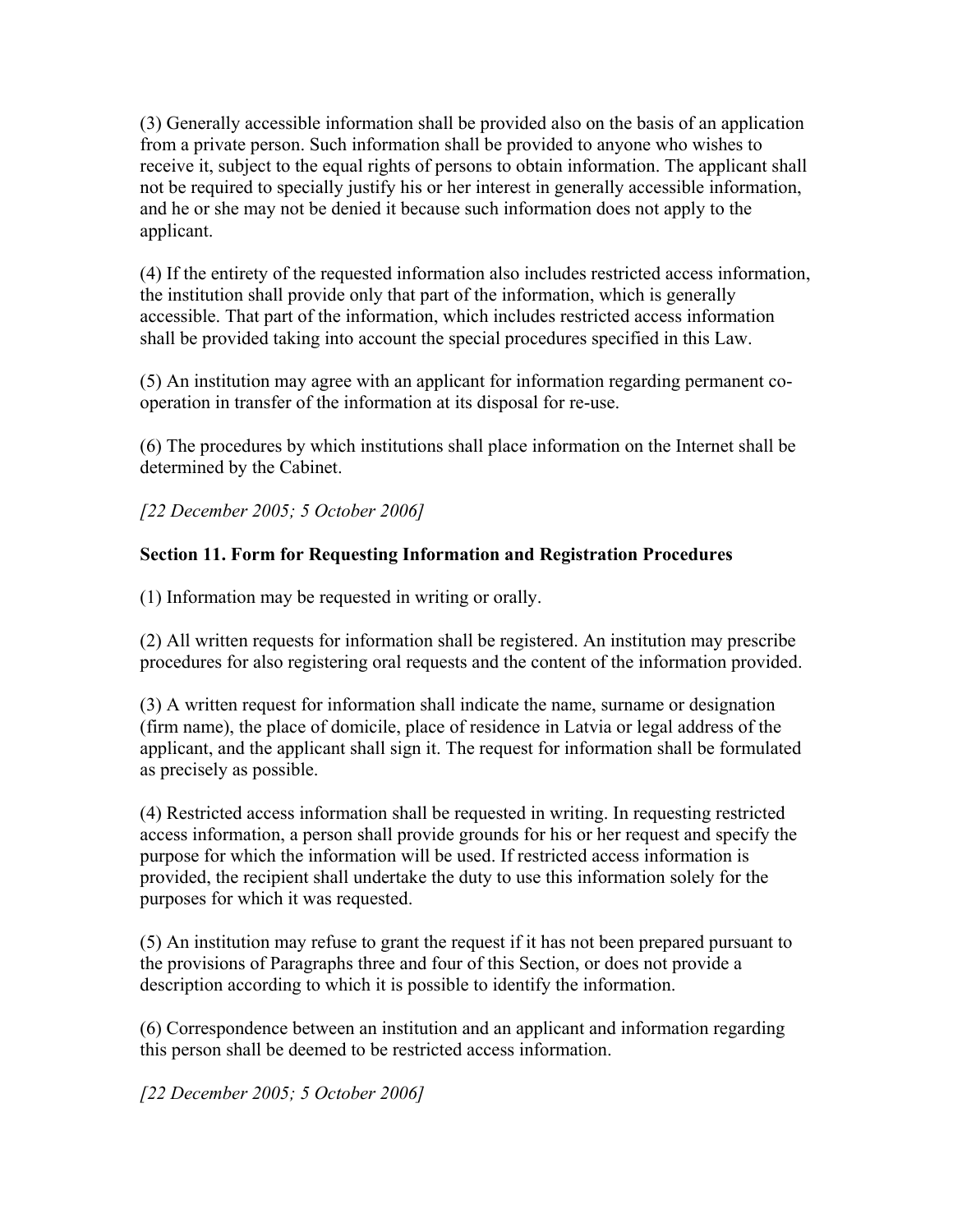# **Section 11.<sup>1</sup> Request for Information Re-use**

(1) An application for the re-use of existing information at the disposal of an institution shall be drawn up in writing in accordance with documentation requirements specified for the relevant information group.

(2) In addition in the application shall be indicated that the information is requested for the purpose of re-use, and the goods or services for the formation of which the requested information is necessary.

*[5 October 2006]*

# **Section 11.<sup>2</sup> Manner of Providing Requested Information**

(1) Requested information shall be provided orally, in writing or, if it is possible, by utilising electronic means of communications. Restricted access information shall be provided in writing.

(2) In providing requested information, an institution shall as far as possible take into account the manner of receiving the information indicated by the applicant, especially taking care of persons with sight or hearing disturbances.

(3) An institution may refuse to fulfil an information request or the fulfilment conditions thereof if the information request or the fulfilment conditions thereof are not commensurate with the resources at the disposal of the institution, to wit, as a result of the fulfilment of the information request or the fulfilment conditions thereof the work of the institution or the rights of another person are threatened.

(4) An institution may invite a private person to the institution and at a time acceptable to both sides acquaint the private person with the requested information at the institution if the requested information is incommensurably large or the provision of the information outside the institution is not possible due to the conditions of storage of the information.

*[22 December 2005; 5 October 2006]*

## **Section 12. Refusing Requested Information and Procedures by which a Statement is Provided regarding the Requested Information**

# *[22 December 2005]*

(1) If an institution refuses to provide information which has been requested in writing, it shall specify in its written refusal on what grounds the request has been, wholly or in part, refused, and where and within what time period this refusal may be appealed.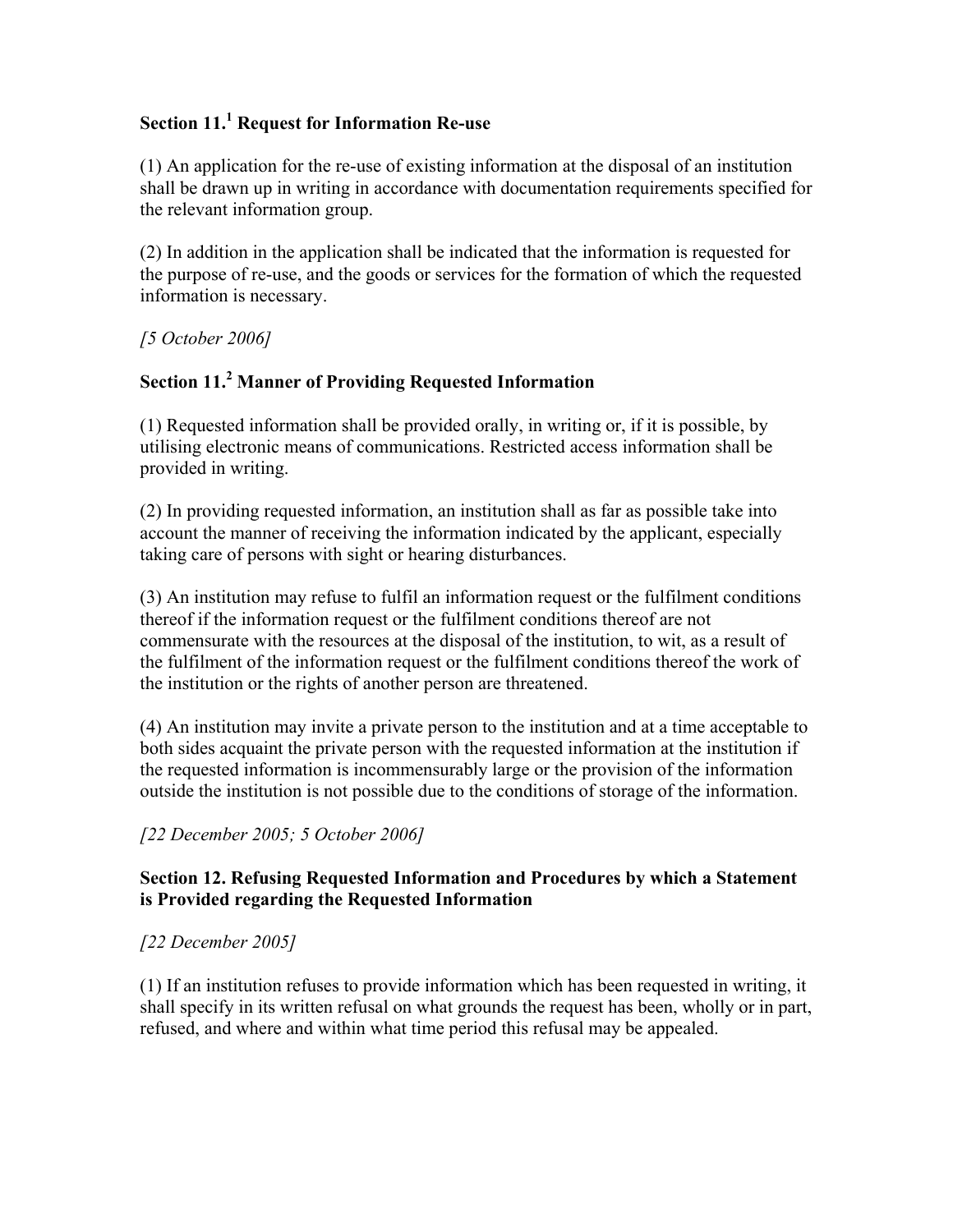(2) If the institution does not have the requested information, the institution shall provide a statement regarding the location of the information and if such is known to the institution, it shall indicate by which procedures the information is accessible.

(3) If the information has been published in the newspaper *Latvijas Vēstnesis* [the official Gazette of the Government of Latvia], the institution having evaluated whether this newspaper is accessible to the applicant, may refuse to provide the requested information indicating when and where the information was published in the newspaper *Latvijas Vēstnesis*.

(4) In the case referred to in Section  $11<sup>2</sup>$ , Paragraph four of this Law, the institution shall draw up a refusal to provide information if after the receipt of a notification regarding the possible manner in which the information shall be provided, the applicant for the information informs the institution in writing that he or she does not agree with offered manner in which the information shall be provided.

*[22 December 2005; 5 October 2006]* 

# **Section 13. Payment for the Provision of Information**

(1) Generally accessible information which does not require any additional processing shall be provided free of charge.

(2) Payment for the provision of information may not exceed the expenses of the searching for, additional processing and copying of documents or information. The payment may not include any other expenses, which have been incurred in respect of resolving legal or political issues, which are associated with the provision of answers to the request for information.

(3) Every applicant for information may request exemption from the payment for the service. The Cabinet shall determine the cases where payment for the provision of information by a private person shall be reduced or shall be released from such payment.

(4) The Cabinet shall determine the procedures by which payment is performed for the provision of information, as well as the paid services and the amounts thereof.

(5) Commercial companies founded by public persons for the re-use of information in their commercial activities shall have applied the same payment and provision procedures as for other applicants for information.

*[22 December 2005]*

# **Section 14. Time Periods for the Provision of Information**

(1) An institution, which has received a written request for information, shall perform one of the following operations: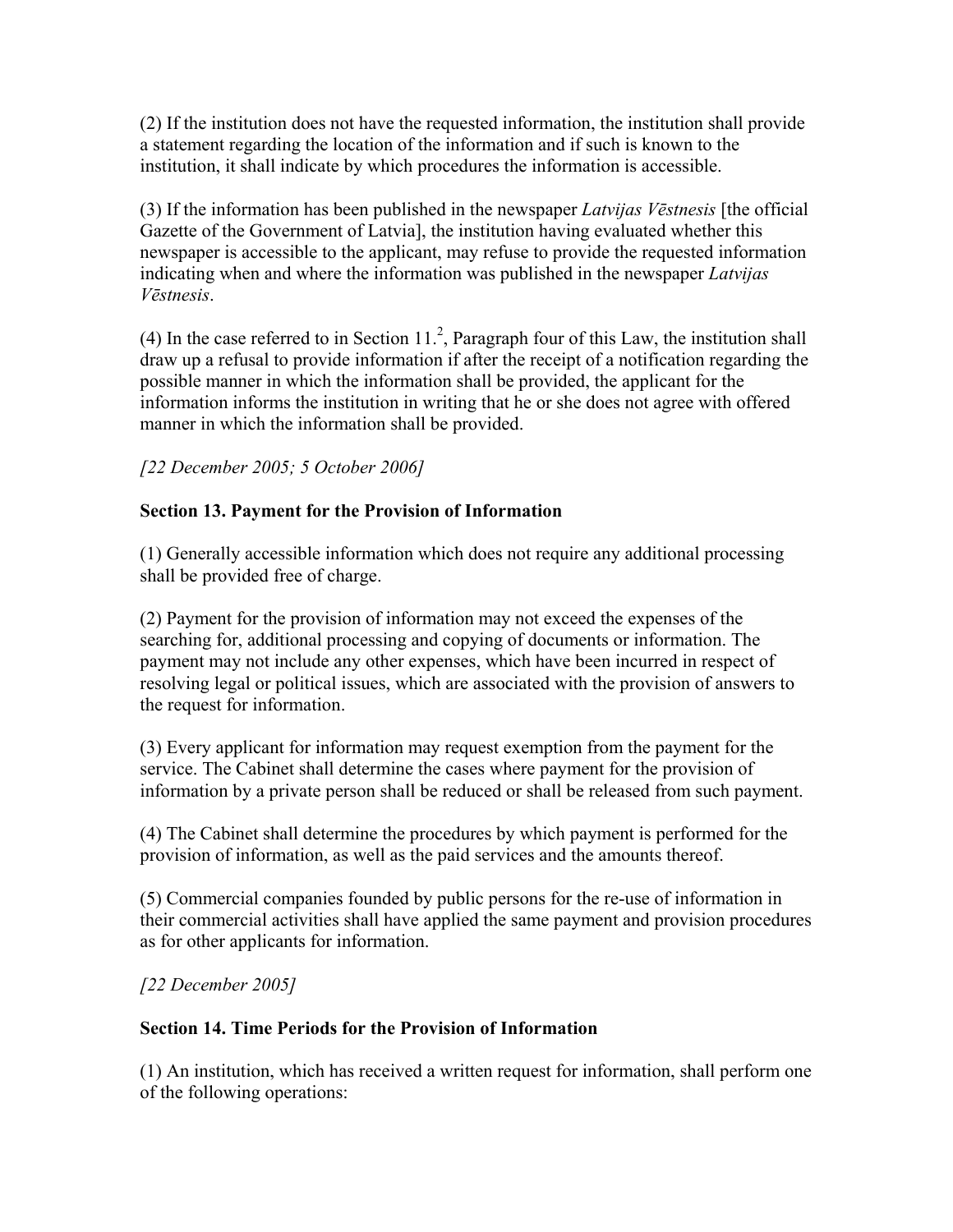1) within the period of seven days provide the answer referred to in Section  $11<sup>2</sup>$ , Paragraph four and Section 12, Paragraph two, three or four of this Law;

2) within a period of 15 days answer the applicant if the information requires no additional processing; or

3) within a period of 30 days answer the applicant if information requires additional processing, and not later than within a period of 15 days notify the applicant of this.

(2) An answer to a collective information request shall be sent to the person who has first signed the relevant request for information, or to the person who is indicated by the collective applicants for information.

*[22 December 2005; 5 October 2006]*

# **Section 15. Decision of an Institution and Control of Actions**

An administrative act issued by an institution or the actual actions performed may be disputed or appealed according to the procedures specified in the Administrative Procedure Law.

 *[19 February 2004; 22 December 2005]*

## **Section 16. Protection of Restricted Access information**

(1) An institution shall ensure that the duty to protect restricted access information is known by all persons to whom this duty applies, if it is not otherwise specified by law. A written confirmation shall be required from persons who process restricted access information that they know the regulations and undertake to observe them.

(2) If, due to illegal disclosure of restricted access information, harm has been caused to its owner or another person, or his or her legal interests have been materially infringed, these persons have the right to bring an action for damages for the harm done, or for restoration of the rights infringed.

(3) If a person has unlawfully disclosed information, which has been recognised as restricted access information, he or she shall be disciplinarily or criminally liable.

*[26 November 2003; 19 February 2004; 22 December 2005; 5 October 2006]*

## **Section 17. Information Re-use Provisions**

For information re-use conditions shall not be imposed. In exceptional cases, in order to ensure qualitative and efficient re-use of information, an institution without restricting competition, may provide for re-use conditions.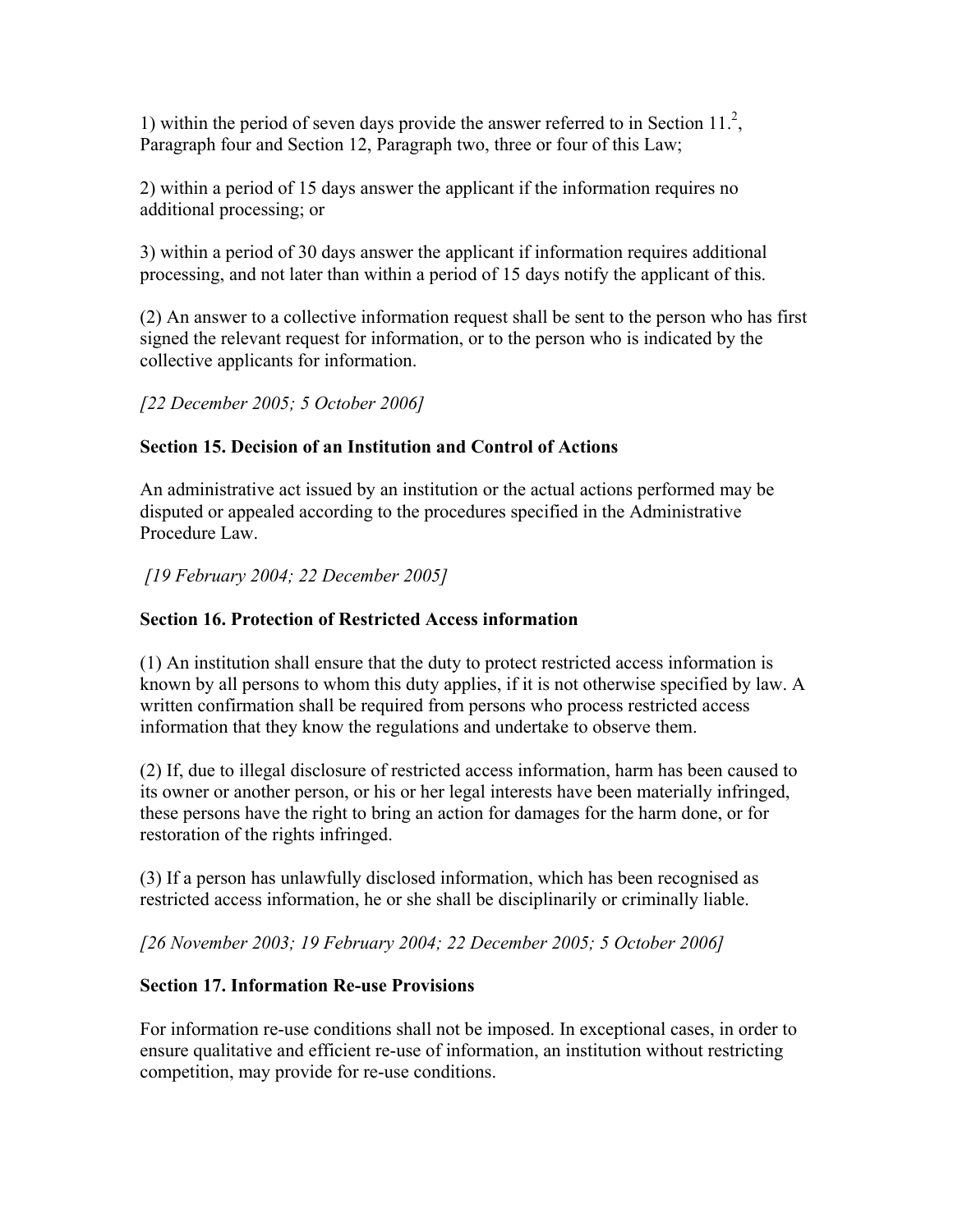*[22 December 2005]*

# **Section 18. Exclusive Agreements**

(1) It is prohibited to grant exclusive rights for information re-use, except in the case where exclusive rights are necessary in order to provide public information services in the interests of the public. Such agreements shall be transparent, and they shall be published. The justification for the agreements shall be reviewed not less often than once every three years.

(2) The Cabinet shall determine the procedures by which exclusive rights are granted and information regarding the granting of such rights shall be published.

*[22 December 2005]*

# **Section 19. Supervisory Institution**

Compliance with this Law shall be supervised the State Data Inspection according to the procedures specified in regulatory enactments.

*[15 May 2003; 22 December 2005]*

# **Transitional Provisions**

1. [22 December 2005]

2. [22 December 2005]

3. Section 9, Paragraph three of this Law shall come into force on 1 January 2007.

4. Information for which restricted access status has be specified up to the day of the coming into force of Section 5, Paragraph four of this Law and for which the referred to status is not removed according the procedures specified in this Law, shall be deemed to be restricted access information up to 31 December 2006.

5. Exclusive agreements, which are entered into up to 1 February 2006 and do not conform to the requirements of Section 18, Paragraph one of this Law shall be terminated, when their time period ends, but not later than by 31 December 2008.

6. The Cabinet shall by 31 December 2006 issue the regulations referred to in Section 10, Paragraph six; Section 13, Paragraphs three and four, as well as Section 18, Paragraph two of this Law.

7. [5 October 2006]

*[15 May 2003; 22 December 2005; 5 October 2006]*